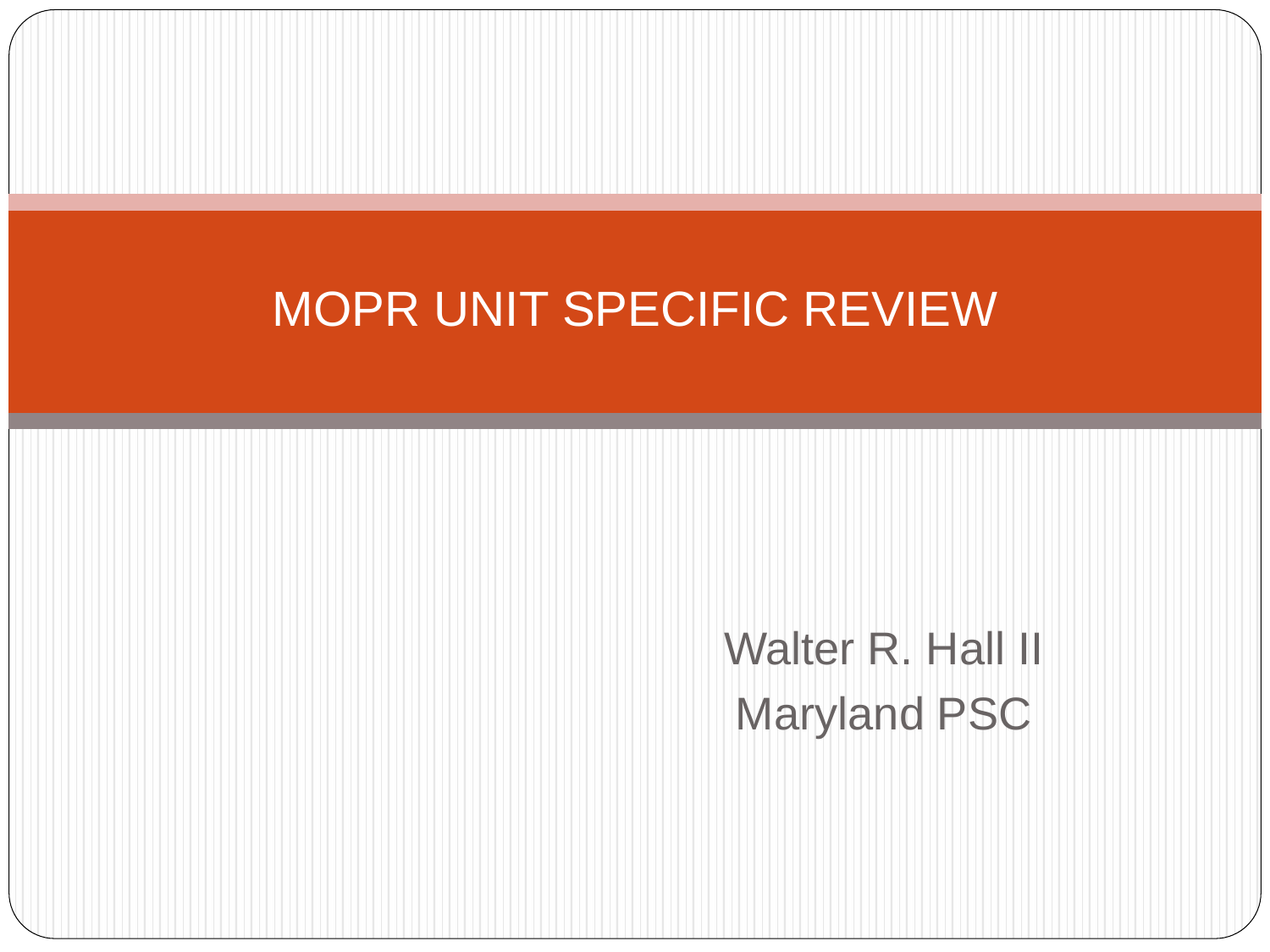## **Principles for Unit Specific Review Application**

- Allow Electricity End-users to benefit from the different future cost and condition estimates of different generation developers
- Limit PJM/IMM or other Administrative prescription of major cost parameters
- Oppose Administratively Established Minimum Prices, but if they must exist establish them to provide a reasonable minimum floor to benefit End-users with legitimate low prices
- Minimums should be "trigger levels" for review, not hard price minimums which may not be reduced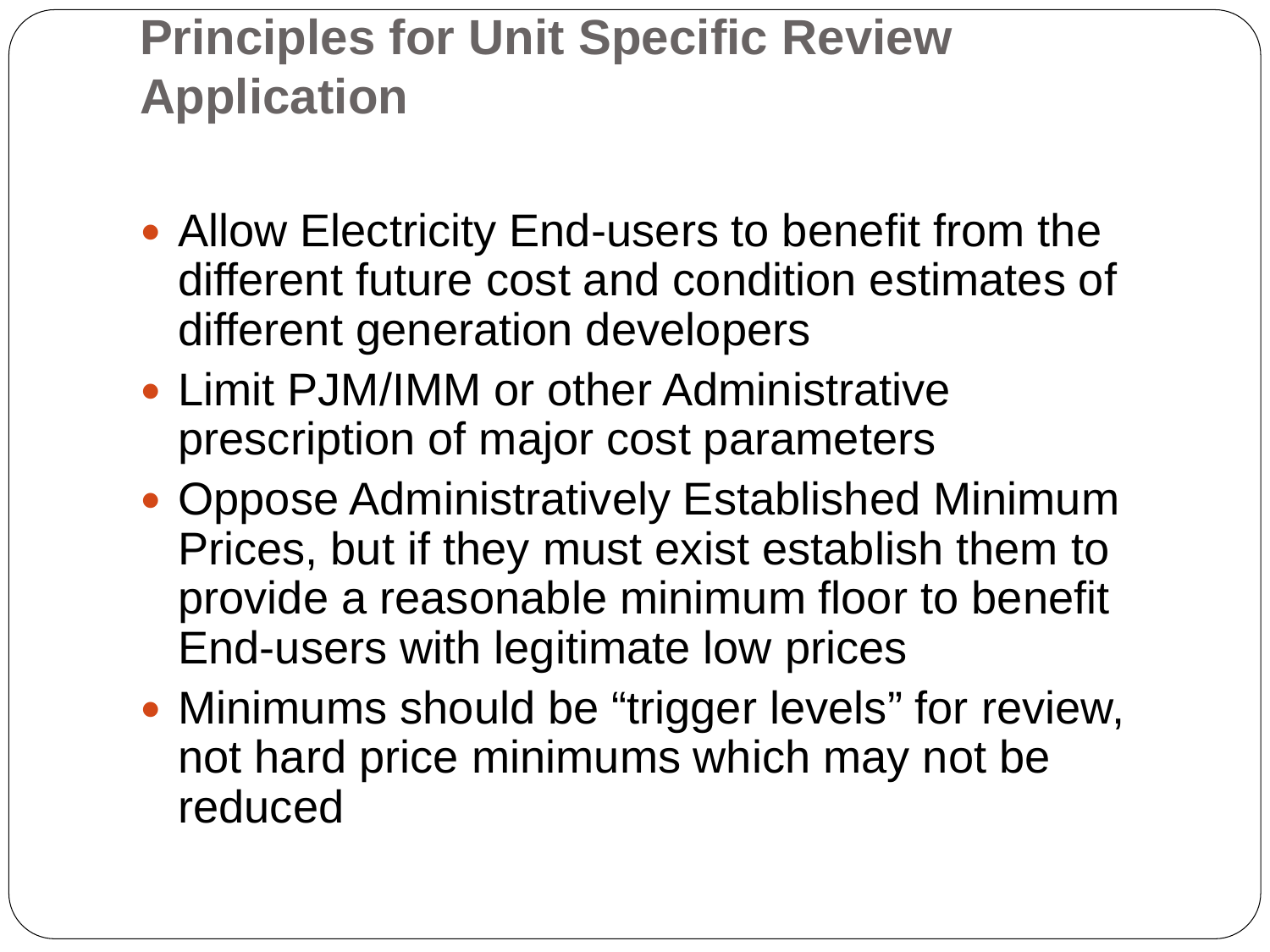## Objections to PJM/IMM Proposed Approach

- States an inflated standard for what generation should cost in the PJM market
- Encourages generation developers to propose higher and not strain to achieve lower costs
- Reduces generation price competition in the PJM market by disabling one of three exceptions provided in MOPR from effectively competing.
- As a PJM stated standard for what generation should cost in the PJM markets, may produce higher cost claims in other two exceptions and ultimately in the market itself.